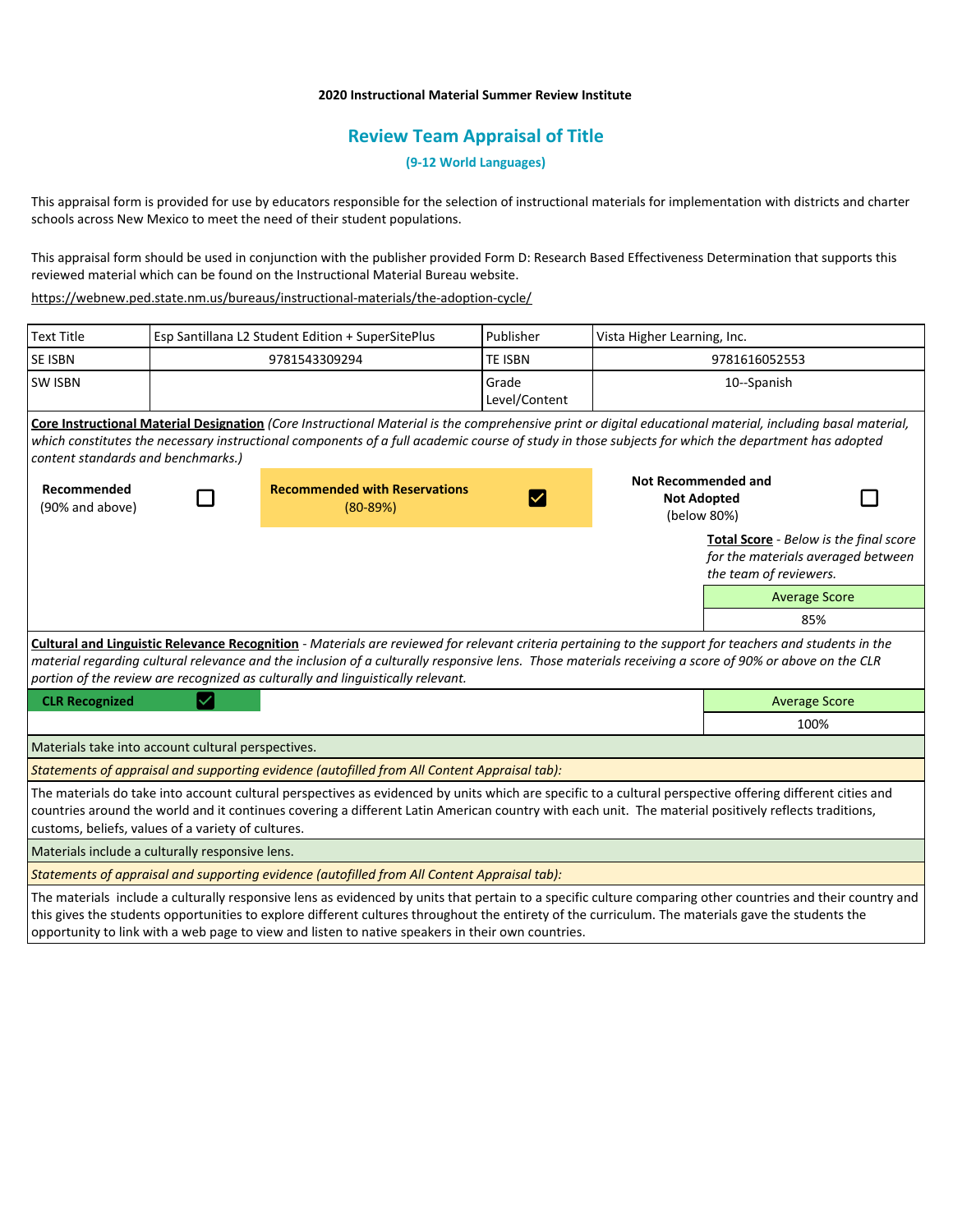**Standards Review** *- Materials are reviewed for alignment with the state adopted content standards, benchmarks and performance standards.*

Average Score 79%

Materials align with grade level standards overall.

*Statements of appraisal and supporting evidence:* 

Materials partially align with the grade level standards as evidenced by just a few opportunities for students to demonstrate their knowledge of the standards through listening and speaking tasks.

Materials align with communication standards.

*Statements of appraisal and supporting evidence:* 

The materials do not align with communication standards as evidenced by offering limited activities that require the students to interpret, analyze, narrate, explain and present.

Materials align with cultures standards.

*Statements of appraisal and supporting evidence:* 

The materials meet the cultural standards as evidenced in the activities on each unit that describe cultural aspects, traditions, beliefs, and/or customs.

Materials align with connections standards.

*Statements of appraisal and supporting evidence:* 

The materials are aligned with connection standards as shown by the variety of topics that are cross-curricular. The materials offer opportunities to connect to other disciplines and areas. The materials offer opportunities to interact beyond the classroom.

Materials align with comparisons standards.

*Statements of appraisal and supporting evidence:* 

The team finds that there are a wide variety of context rich texts and cross-curricular activities throughout the material providing students ample opportunities to practice the comparison standards.

Materials align with communities standards.

*Statements of appraisal and supporting evidence:* 

The team finds that the materials partially align with communities standards because it does not offer opportunities for interacting with their community according to the standards. There are limited activities that require the students to practice their community standards outside the classroom.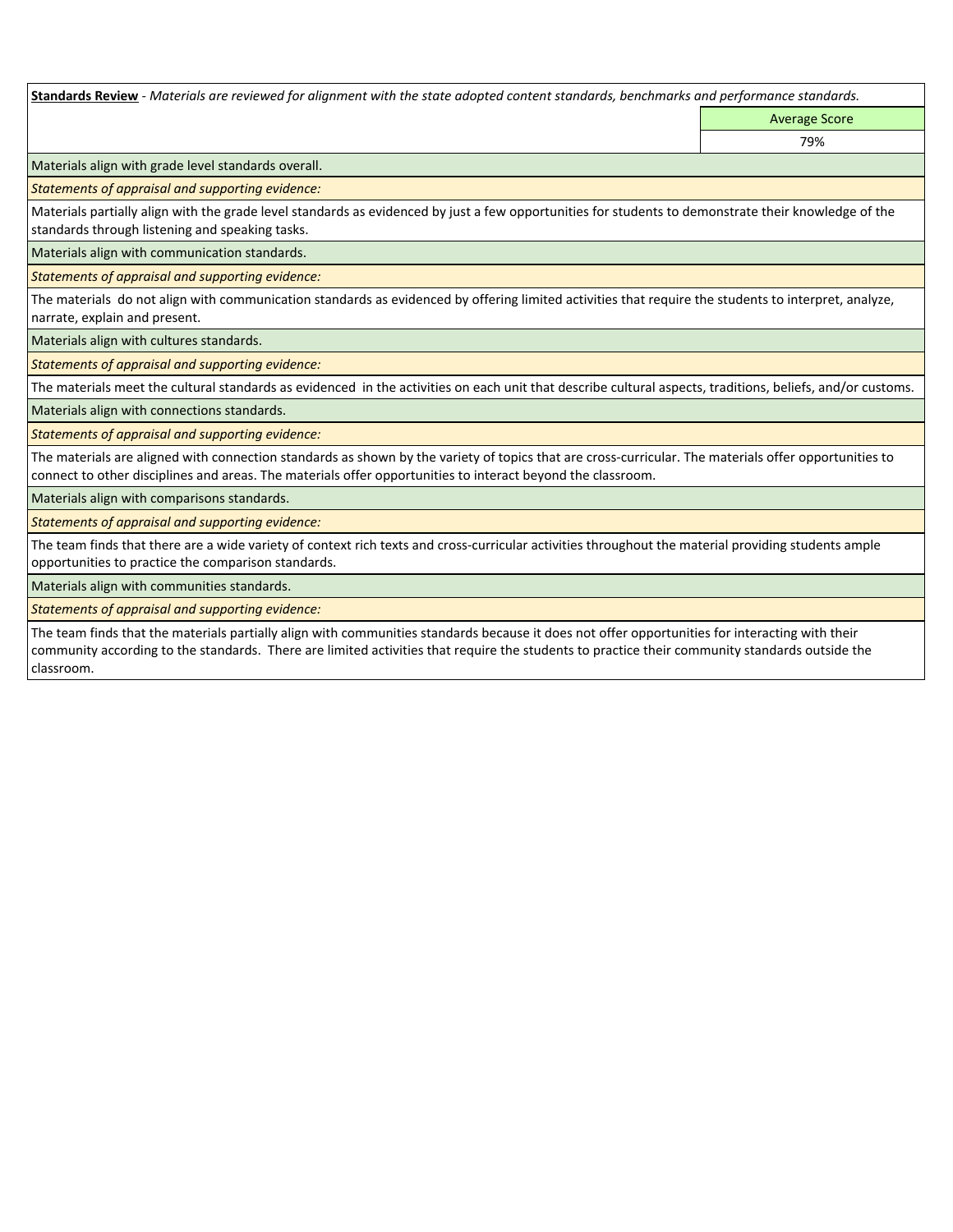**WL Content Review** *- Materials are reviewed for relevant criteria pertaining to the support for teachers and students in the specific content area reviewed.*

Average Score

98%

Materials provide a selection and range of high-quality texts worthy of students' time and attention, exhibiting exceptional craft and thought and/or providing useful information.

*Statements of appraisal and supporting evidence:* 

The team finds that the materials provide a plethora of high-quality texts worthy of students' time and attention, exhibiting exceptional craft and thought, and/or providing useful information as evidenced by each unit containing context meeting these requirements.

Questions in the materials are high-quality text-dependent and text-specific questions. The overwhelming majority of these questions are text-specific and draw student attention to the particulars in the text.

*Statements of appraisal and supporting evidence:* 

The team finds that the materials provide questions that are high-quality, text-dependent and text-specific questions as shown by the vast majority of the questions that are text-specific and draw students attention to particulars in the text.

Materials provide scaffolding and supports to enable students' learning of World Languages.

*Statements of appraisal and supporting evidence:* 

The materials provide scaffolding and supports to enable students' learning of World Languages as evidenced by a section embedded on each page of the lesson that provides for differentiated instruction for different learners.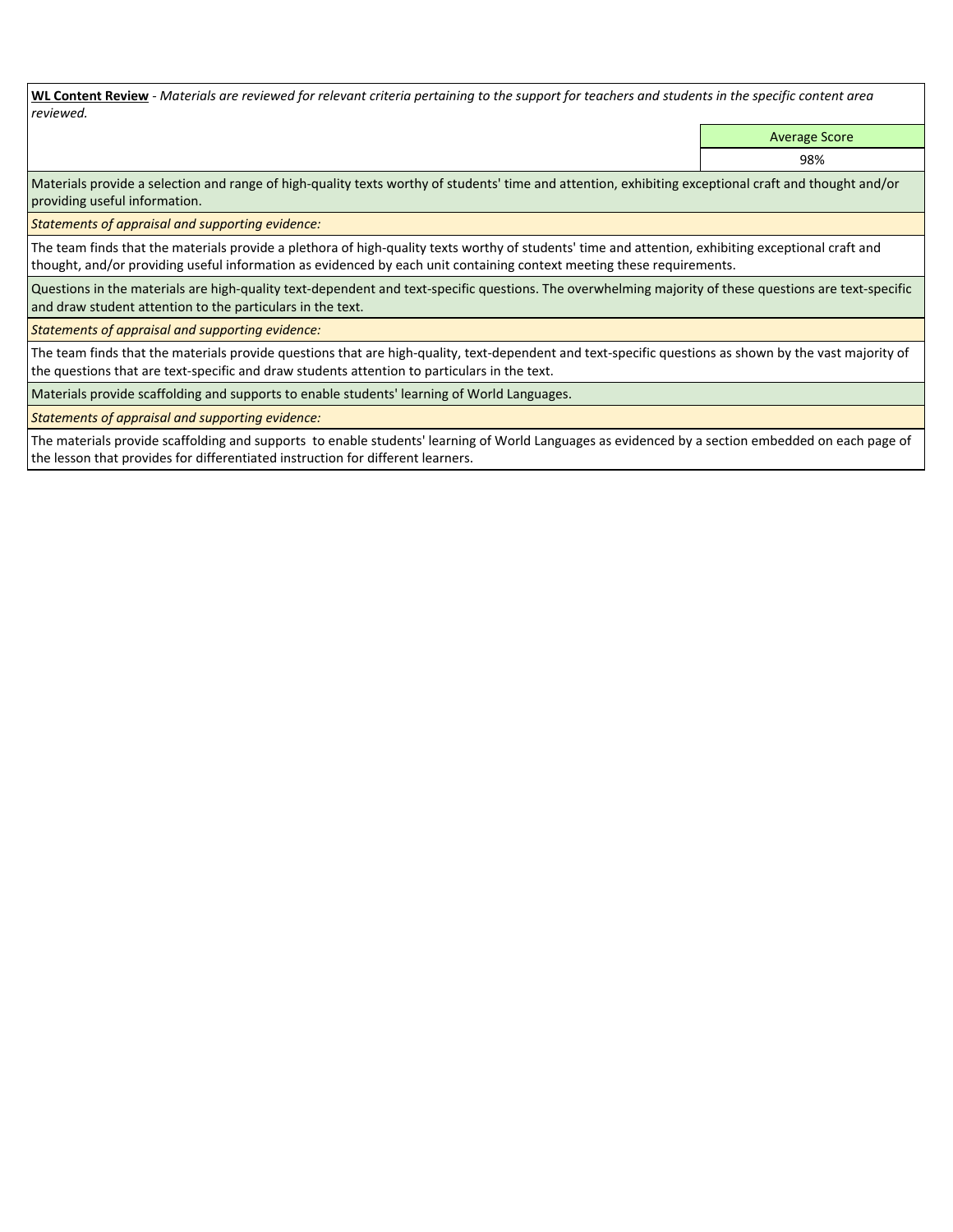**All Content Review** *- Materials are reviewed for relevant criteria pertaining to the support for teachers and students in the material regarding the progression of the standards, lesson structure, pacing, assessment, individual learners and cultural relevance.*

> Average Score 95%

Materials are coherent and consistent with the high school standards that all students should study in order to be college and career ready.

*Statements of appraisal and supporting evidence:*

The team finds that the materials are coherent and consistent with the high school standards, that all students should study in order to be college and career ready as evidenced by activities, and corresponding standards that are pertinent to the grade level being studied. The materials reflect objectives to learn providing opportunities to set their personal goals.

Materials are well designed and take into account effective lesson structure and pacing.

*Statements of appraisal and supporting evidence:*

The team finds that the materials are well designed and take into account effective lesson structure and pacing as shown by the pacing guide, scope and sequence with minimal deviation.

Materials support teacher planning, learning, and understanding of the standards.

*Statements of appraisal and supporting evidence:*

The team finds that the materials support teacher planning, learning, and understanding the standards as evidenced by the section embedded within each lesson plan that contains "suggestions, preparation, etc." The materials provide an extensive variety of activities with rubrics for all content areas

Materials offer teachers resources and tools to collect ongoing data about student progress on the standards.

*Statements of appraisal and supporting evidence:*

The team finds that the materials partially offer teachers resources and tools to collect ongoing data about student progress on the standards with limited activities that provide embedded assessment. The materials provide resources for teachers to evaluate the students´progress

Materials support effective use of technology to enhance student learning. Digital materials are accessible and available in multiple platforms.

*Statements of appraisal and supporting evidence:*

The team finds the materials do support effective use of technology to enhance student learning. Digital materials are accessible and available in the multiple platforms as evidenced by online activities.

Materials can be easily customized for individual learners.

*Statements of appraisal and supporting evidence:* 

The team finds that the materials can be easily customized for individual learners as evidenced by the "differentiated instruction" section provided on each lesson plan. The resources include visual and audio content to provide opportunities for students to develop speaking skills.

Materials give all students extensive opportunities and support to explore key concepts.

*Statements of appraisal and supporting evidence:*

The materials do give all students extensive opportunities and support to explore key concepts as evidenced here again by the "differentiated instruction" section provided on each lesson plan. The units contain extensive opportunities for students to explore key concepts in other disciplines.

Materials take into account cultural perspectives.

*Statements of appraisal and supporting evidence:*

The materials do take into account cultural perspectives as evidenced by units which are specific to a cultural perspective offering different cities and countries around the world and it continues covering a different Latin American country with each unit. The material positively reflects traditions, customs, beliefs, values of a variety of cultures.

Materials include a culturally responsive lens.

*Statements of appraisal and supporting evidence:*

The materials include a culturally responsive lens as evidenced by units that pertain to a specific culture comparing other countries and their country and this gives the students opportunities to explore different cultures throughout the entirety of the curriculum. The materials gave the students the opportunity to link with a web page to view and listen to native speakers in their own countries.